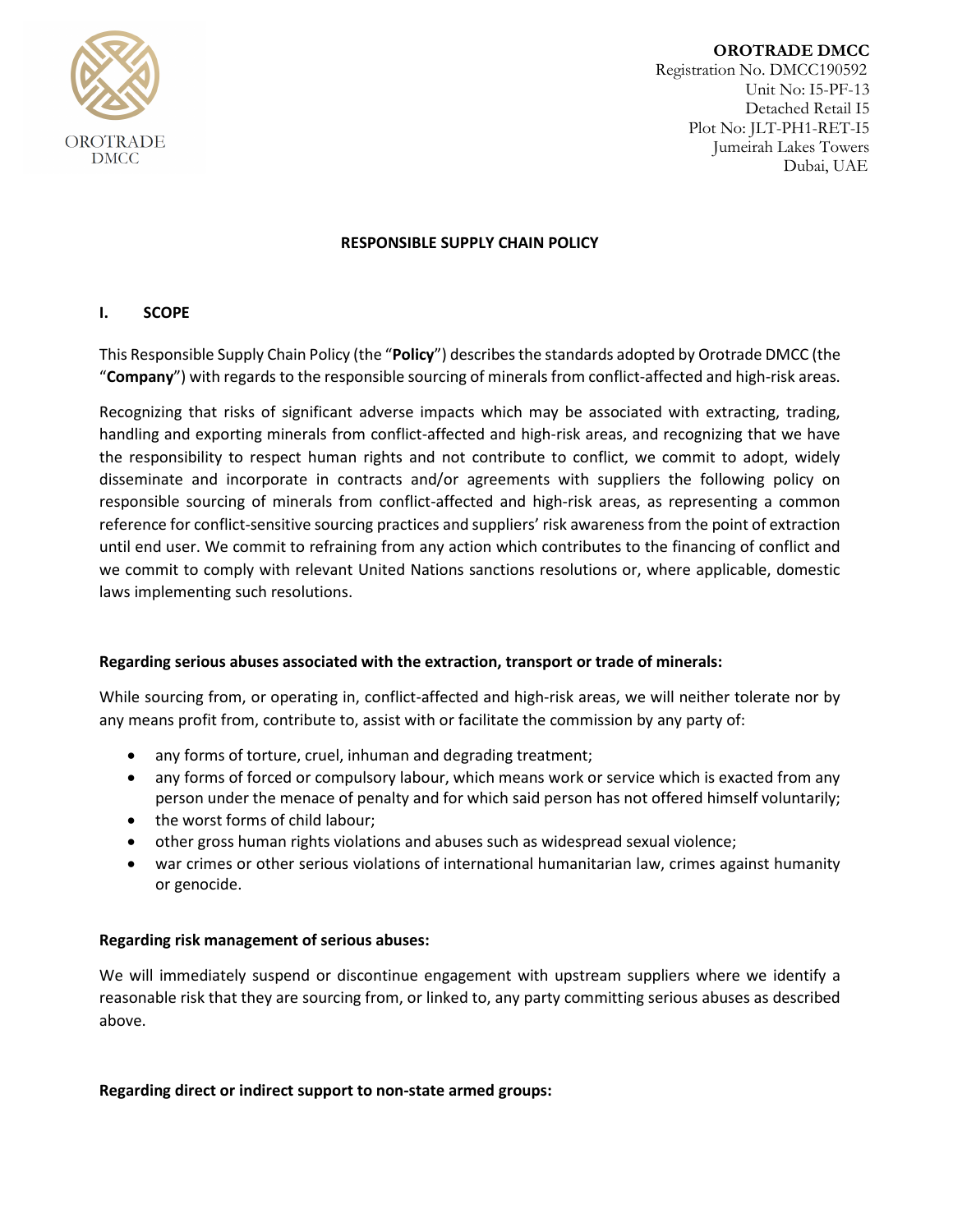We will not tolerate any direct or indirect support to non-state armed groups through the extraction, transport, trade, handling or export of minerals. "Direct or indirect support" to non-state armed groups through the extraction, transport, trade, handling or export of minerals includes, but is not limited to, procuring minerals from, making payments to or otherwise providing logistical assistance or equipment to, non-state armed groups or their affiliates who:

- illegally control mine sites or otherwise control transportation routes, points where minerals are traded and upstream actors in the supply chain; and/or
- illegally tax or extort money or minerals at points of access to mine sites, along transportation routes or at points where minerals are traded; and/or
- illegally tax or extort intermediaries, export companies or international traders.

#### **Regarding risk management of direct or indirect support to non-state armed groups:**

We will immediately suspend or discontinue engagement with upstream suppliers where we identify a reasonable risk that they are sourcing from, or linked to, any party providing direct or indirect support to non-state armed groups as defined in the above paragraph.

#### **Regarding public or private security forces:**

We agree to eliminate direct or indirect support to public or private security forces who illegally control mine sites, transportation routes and upstream actors in the supply chain; illegally tax or extort money or minerals at point of access to mine sites, along transportation routes or at points where minerals are traded; or illegally tax or extort intermediaries, export companies or international traders.

We recognize that the role of public or private security forces at the mine sites and/or surrounding areas and/or along transportation routes should be solely to maintain the rule of law, including safeguarding human rights, providing security to mine workers, equipment and facilities, and protecting the mine site or transportation routes from interference with legitimate extraction and trade.

Where we or any company in our supply chain contract public or private security forces, we commit to or we will require that such security forces will be engaged in accordance with the Voluntary Principles on Security and Human Rights. In particular, we will support or take steps, to adopt screening policies to ensure that individuals or units of security forces that are known to have been responsible for gross human rights abuses will not be hired.

We will support efforts, or take steps, to engage with central or local authorities, international organizations and civil society organizations to contribute to workable solutions on how transparency, proportionality and accountability in payments made to public security forces for the provision of security could be improved.

We will support efforts, or take steps, to engage with local authorities, international organizations and civil society organizations to avoid or minimize the exposure of vulnerable groups, in particular, artisanal miners where minerals in the supply chain are extracted through artisanal or small-scale mining, to adverse impacts associated with the presence of security forces, public or private, on mine sites.